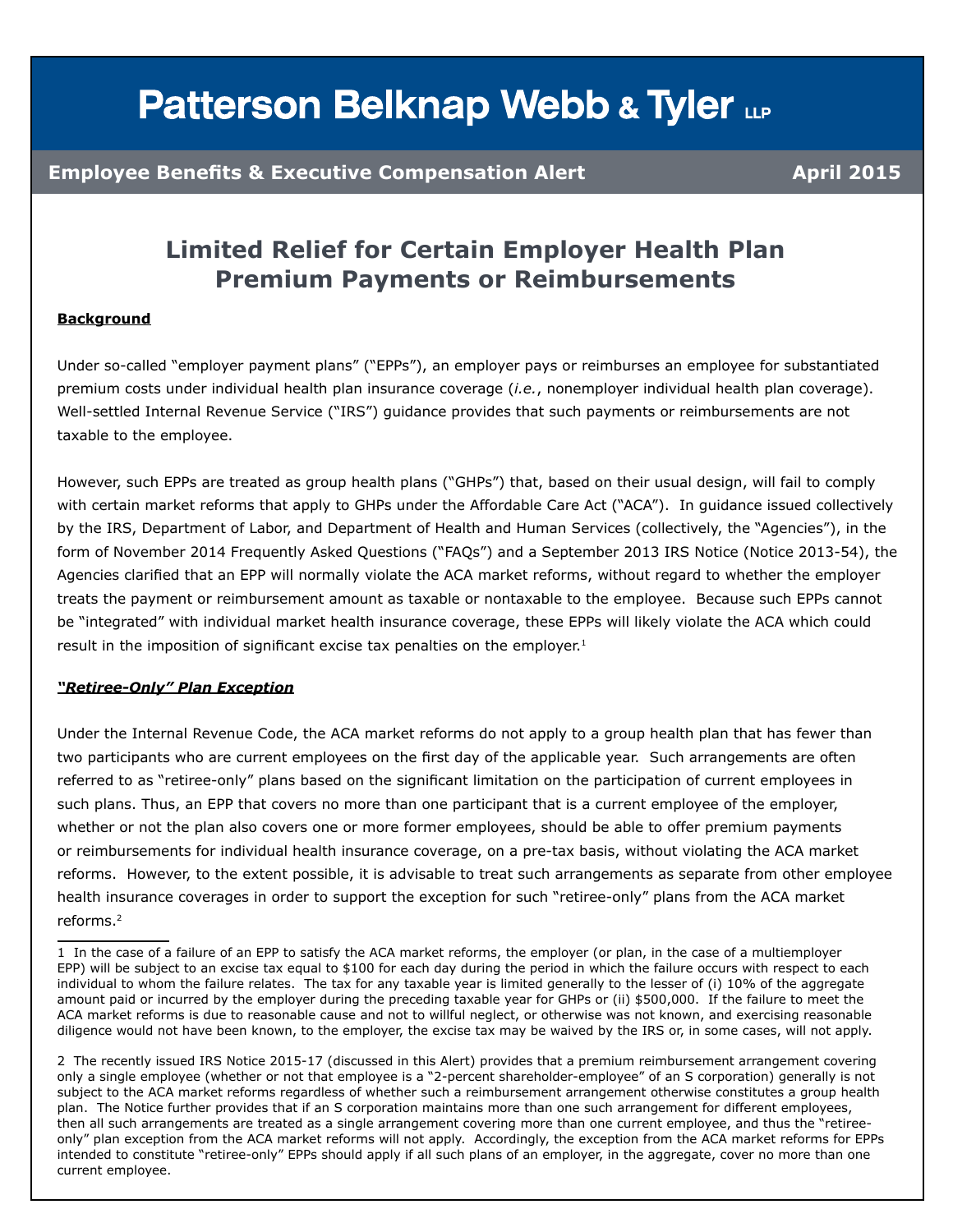#### **New Guidance Offers Limited Transition Relief and Additional Clarification**

The positions expressed by the Agencies in IRS Notice 2013-54 and the 2014 FAQs resulted in significant comments and requests for further clarification from the employee benefits community. Accordingly, the Agencies have recently responded with additional guidance in the form of IRS Notice 2015-17 (the "Notice"). This new guidance further clarifies the ACA compliance issues for EPPs and offers special transition relief for EPPs maintained by small employers.

#### *Transition Relief for Small Employers*

Under the transition relief, the IRS will not assert an excise tax penalty for 2014 and for the period January 1, 2015 through June 30, 2015 due to the failure of an EPP to satisfy the ACA market reforms if the employer (determined on a controlled group and affiliated service group basis) is **NOT** an "applicable large employer" ("ALE") for the applicable transition relief period. For these purposes, an ALE is an employer that, for a calendar year, employed an average of at least 50 full-time (including full-time equivalent) employees on business days in the preceding calendar year. The employer's ALE status for 2014 will apply in implementing the transition relief for 2014 and the ALE status for 2015 will apply in implementing the transition relief for the January through June 2015 period. For purposes of determining ALE status, an employer may determine such status by reference to a period of at least six consecutive calendar months during 2013 (in determining ALE status for 2014) and 2014 (in determining ALE status for 2015), rather than using the entire calendar year normally applied for such determinations. This special transition relief does not cover "stand-alone" health reimbursement arrangements ("HRAs") (*i.e.*, HRAs that are not integrated with other employersponsored GHP coverage) or other arrangements that provide reimbursement to employees for medical expenses other than health insurance premiums. Further, no special transition relief applies to employers that are not "small employers," as described above (*i.e.*, employers that are "applicable large employers" are afforded no transition relief from the ACA market reforms for their EPPs).

#### *Increased Compensation to Assist in Obtaining Individual Health Coverage*

The Notice also confirms that if an employer (both "small employers" eligible for the limited transition relief and ALEs not eligible for the transition relief) provides additional taxable compensation to an employee, but does not condition that compensation payment on the purchase of health coverage or otherwise endorse a particular policy, form or health insurance issuer, such compensation arrangement does not constitute a GHP. Thus, the arrangement will not be subject to the ACA market reforms. The Notice indicates that an employer's provision of information to employees concerning the public health exchanges (or "Health Insurance Marketplace") or the premium tax credit (*i.e.*, health exchange premium cost subsidies) would not be considered an endorsement of a particular policy, form or health insurance issuer.3

#### **Conclusion**

The Notice's provision of temporary transition relief for small employer EPPs and confirmation of an employer's ability

## **Patterson Belknap Webb & Tyler LLP**

<sup>3</sup> The Notice also provides for: (i) confirmation of the nontaxable treatment of payments or reimbursements under an EPP (though such arrangements for employees will likely result in a violation of the ACA market reforms), (ii) relief from the ACA market reforms for certain EPPs that pay or reimburse for Medicare Part B or D premiums, or pay or reimburse medical expenses of employees covered by TRICARE (*i.e.*, medical coverage for military personnel and their families), and (iii) transition relief from the ACA market reforms through 2015 for S corporations with EPPs that benefit a "2-percent shareholder" (*i.e.*, a person that owns, directly or constructively, more than 2% of the outstanding stock or voting stock of the S corporation).